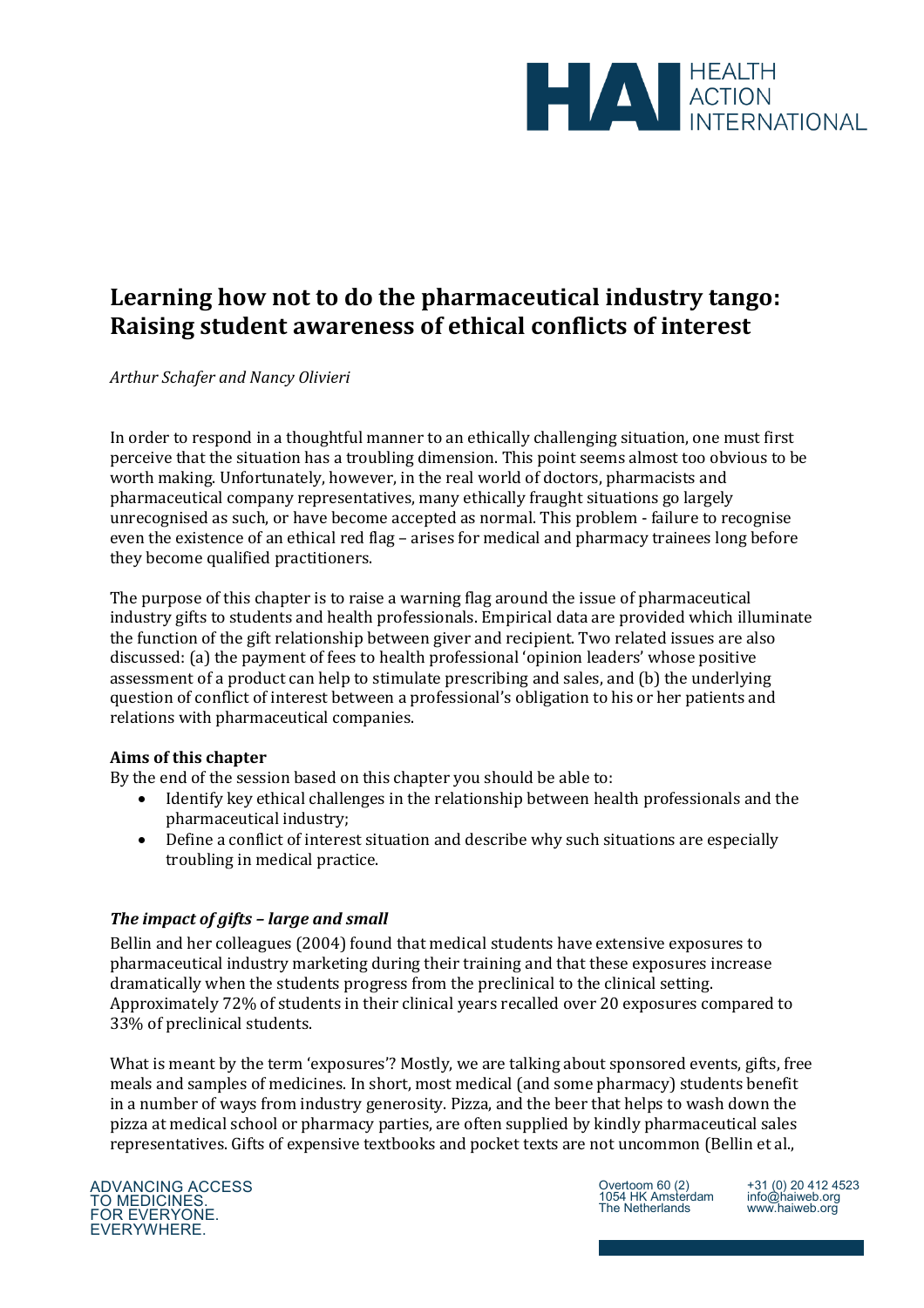

2004). Overall, gifts to US health sciences students ranged in value from a nominal value, for example, for monogrammed pens, to a value of up to US\$800 for travel subsidies, with a median estimated value of US\$20 (Hodges, 1995). However, frequently even small gifts are highly prized by the students.

A recent report (Sierles et al., 2005) showed that US medical students receive a gift or attend a company-sponsored activity surprisingly often: on average once a week. When asked whether such gifts would influence their prescribing patterns, approximately 70% replied "no". In a similar vein, Hodges (1995), found, paradoxically, that the more gifts that students, interns and residents in Toronto psychiatric hospitals accepted, the less they felt that their judgement would be influenced. (For more on the use of gifts in pharmaceutical promotion, see Chapter 2.)

Existing evidence strongly indicates that exposure to pharmaceutical industry marketing has a significant influence on physicians' practice and prescribing patterns (Lexchin, 1993). Bluntly put, gifts *do* influence behaviours, despite the widespread belief by health care trainees and professionals that they are personally invulnerable to such blandishments (Madhaven et al., 1997; Banks et al., 1992).

Although there is a degree of variability because some countries and some institutions restrict the gifts that companies may offer, the practice of providing gifts to health professionals in widespread. Most important to keep in mind is that the shower of coffee mugs and free lunches, pen lights, knapsacks, stethoscopes and pocket textbooks teaches young doctors and pharmacists that accepting gifts from the pharmaceutical industry is a normal part of professional life. Medical or pharmacy school is where gift-giving begins, but scarcely where it ends. The 'gift economy', whether in the setting of the hospital or the doctor's office, on the golf course or in a restaurant, wins the sales representative 'face time' with health professionals and establishes a bond between the representative and the professional.

Doctors often cite free samples as the main reason they see sales representatives. This is a special type of gift as it allows the physicians in turn to give to their patients. As is discussed in Chapter 4, free samples are a form of market seeding, generally for new, expensive medicines that are usually no better than less costly older treatments. Thus, free samples lead inexorably to higher costs for patients and insurers in the long term.

The culture of gift-giving by the companies and gift-taking by physicians and pharmacists, hospitals and universities is viewed by most health-care professionals as benign and perfectly legitimate. As one noted physician and journal editor has aptly commented: "*I don't criticise the marketers for behaving like marketers. What they do is make people feel entitled - so it's not a bribe; it's their due. And you end up with a situation where doctors won't walk fifty yards at a big medical meeting without being transported in a drug company bus.*"(Rennie, 2003).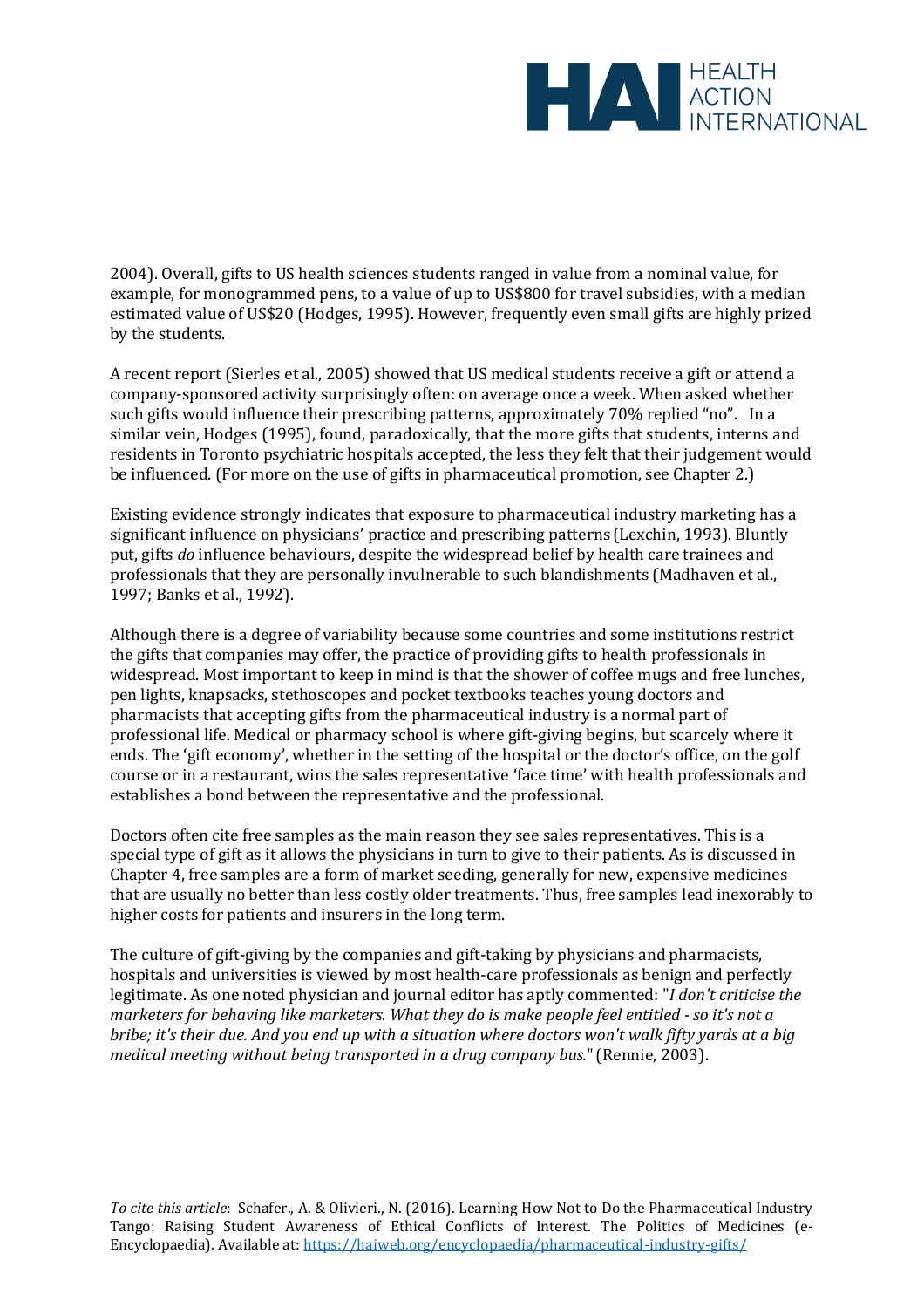

## *The not-so-free lunch*

Health sciences students are often asked or required by their teachers or clinical preceptors to attend sponsored lunches or rounds. Pharmaceutical companies spend vast sums of money on gifts for practising physicians, but they also spend millions more sponsoring and providing free meals for 'educational events' aimed at trainee physicians and pharmacists (Bellin et al., 2004).

Working lunches on the ward and quite often lavish restaurant dinners, are regularly paid for by the sales representative. Senior physicians with a national or international reputation benefit financially in even more substantial ways: for example, first class winter travel to the Caribbean or to some luxurious ski resort (Angell, 2004). Consultancy and speaking fees, together with paid positions on advisory boards, often add significantly to the doctor's income (IMS Health, 2005). Industry codes vary from country to country and what is prohibited in one may be permitted in another. In practice, when industry codes prohibit certain kinds of gifts, for example, expensive meals, the prohibition is undermined by such expedients as 'unrestricted grants' from the companies to medical education providers, who then use the money to sponsor lavish meals (Angell, 2004).

The free food has two main functions at these 'educational' events: to attract an audience, of course, but also to create an atmosphere of goodwill, which the sponsoring company expects will extend to the sponsor and the promoted medicine – if only subconsciously.

#### **"I can't be bought for"…**

In justifying (or excusing) their acceptance of pharmaceutical company gifts and meals, students often argue that it is permissible to accept these benefits because, as medical or pharmacy students, they are burdened with sizeable debt but blessed with only minimal income. Since a medical or pharmacy education is expensive and stressful, the availability of such benefits seems to most students to be a good thing. Who but a killjoy could object?

"I can't be bought for" … (you fill in the blank: free pizza, a laptop computer, a consultancy fee, free tickets to a concert or sporting event, travel to an exotic destination). Employing these or similar words, physicians, residents, medical students, pharmacists, pharmacy students, pharmaceutical researchers, all indignantly affirm that there is no harm done – and certainly no harm to their own integrity – by the acceptance of pharmaceutical company gifts and sponsorships.

Only a deeply corrupt doctor or pharmacist would consciously and deliberately prescribe a medicine to patients when that medicine is known to be sub-optimal. Virtually all health-care professionals (and trainee professionals) feel confident that they are not corrupt in this way. Unfortunately, however, there is a good deal of evidence provided by social science research that demonstrates that "*even when individuals try to be objective, their judgements are subject to an unconscious and unintentional self-serving bias*. " (Dana and Lowenstein, 2003).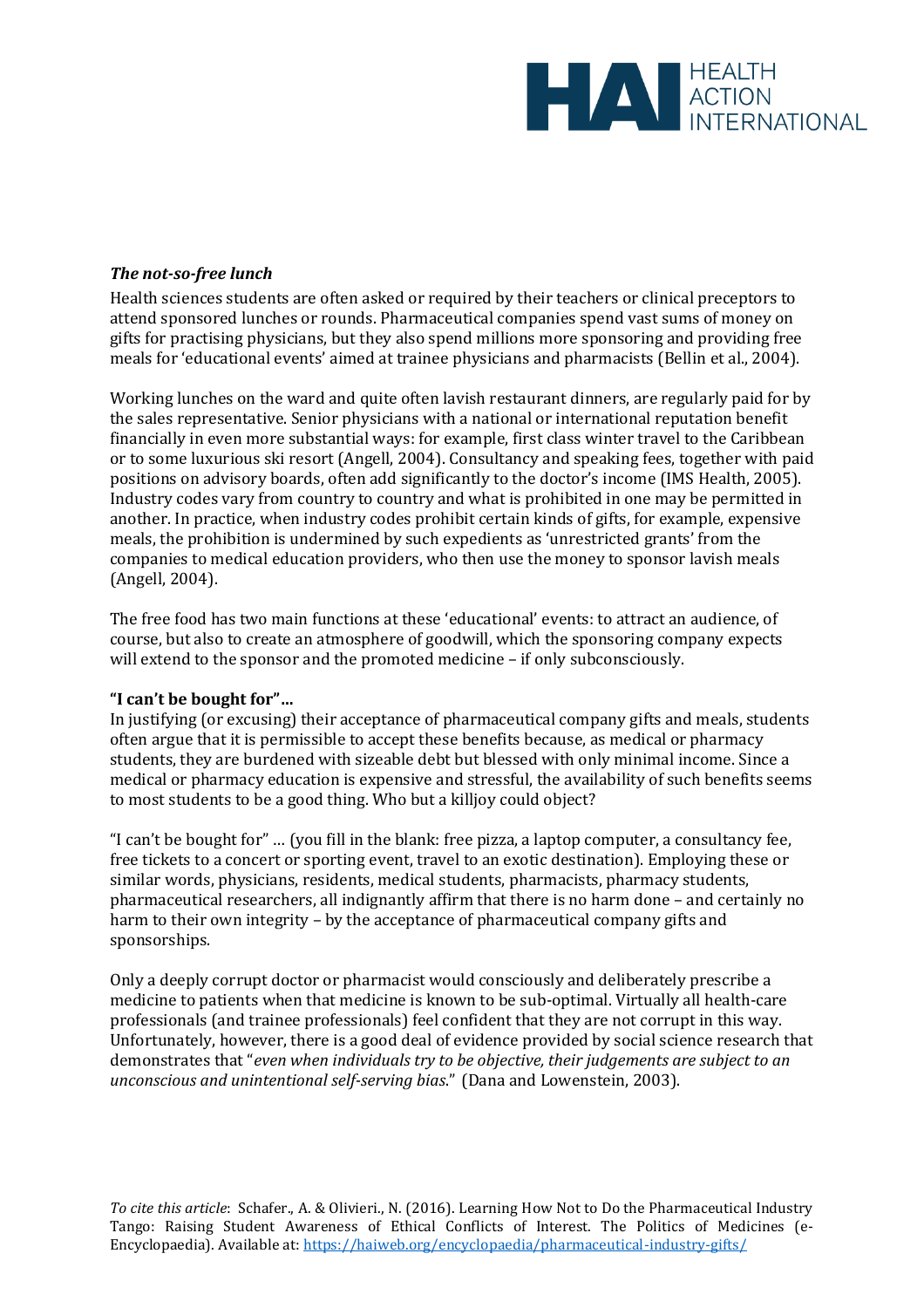

Companies spend a significant part of their marketing budgets on lunches, gifts and recreation for health professionals because they know that such spending brings in extra sales. As Rawlins (1984) pointed out more than two decades ago:

*"…few doctors accept that they themselves have been corrupted. Most doctors believe that they are quite untouched by the seductive ways of industry marketing men [and women]; that they are uninfluenced by the promotional propaganda they receive; that they can enjoy a company's 'generosity' in the form of gifts and hospitality without prescribing its products. The degree to which the profession, mainly composed of honourable and decent people, can practice such self deceit is quite extraordinary. No drug company gives away its shareholders' money in an act of disinterested generosity."*

## *Independent education or 'peer-to-peer' marketing?*

Department chairs and star researchers are sometimes referred to by the pharmaceutical industry as key opinion leaders and are courted assiduously. In an article in *Pharmaceutical Executive,* Dorfman and Maynor (2006) describe why this marketing technique is used:

"*Doctors don't respond well to the traditional sales and marketing push. But, they do respond well to each other. In fact, there are doctors who wield tremendous power of persuasion over their peers. These doctors have earned the respect and attention of other prescribers and have been recognized for their expertise and knowledge of innovative, emerging therapies. But more important, they are likely to try, adopt, and advocate for new products.…From a marketing standpoint, these doctors represent the top tier of the physician hierarchy—the ultimate key opinion leaders."*

Internal company documents that surfaced in a US court case, concerning illegal promotion of gabapentin (Neurontin) for unapproved uses, confirm the importance of physician-to-physician marketing as a promotional strategy. Parke-Davis identified 40 potential 'thought leaders' in one US region, more than half of whom were current or future university departmental chairs, vicechairs or directors of academic clinical programmes. Thirty-five of these 40 'thought leaders' participated in Parke-Davis- sponsored activities, and 14 of them received honoraria, research grants or educational grants from the company (US\$10,000 to \$158, 250 per 'thought leader') (Steinman et al., 2006). This is by no means the only company to pay large fees to 'thought leaders'. The US state of Minnesota, e.g., which requires pharmaceutical companies to disclose payments to individual physicians, reported payments up to US\$76,350 for advisory board membership and US\$334,180 for consulting activities (Ross et al., 2007).

It can be very flattering as well as lucrative to be recognised as a local, national or international expert or 'rising star' in one's field, and to be invited onto advisory boards and speakers' bureaus. Clinicians justify this work as reflecting their expertise and their own opinions. Nevertheless, they are part of a marketing plan, the effectiveness of which depends in no small part on message delivery by a seemingly neutral clinical expert.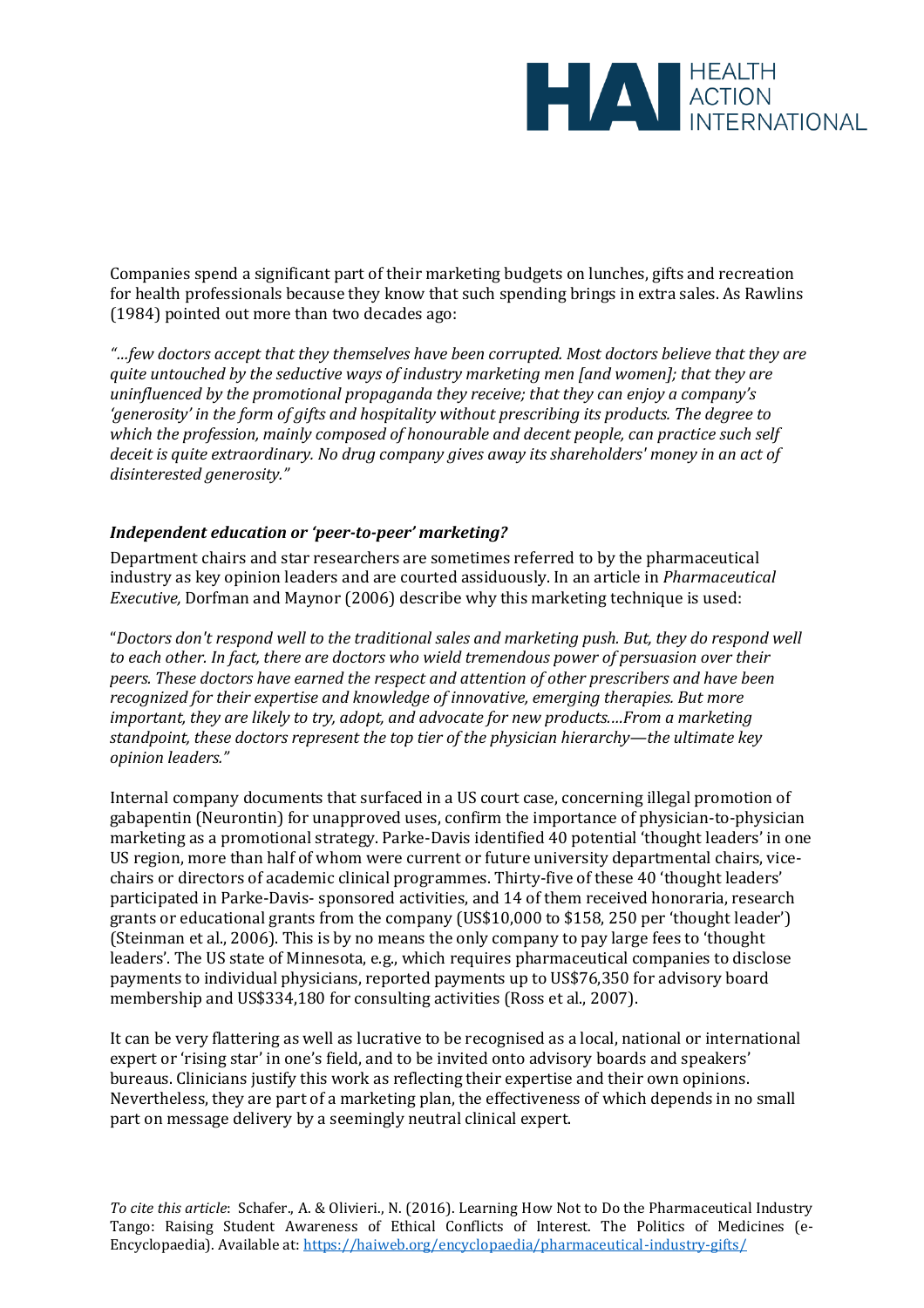

The companies also provide substantial amounts of money to subsidise continuing medical education (CME), (Lexchin, 1993) professional conferences and professional journals (Smith, 2003). As Relman (2003) notes, since many jurisdictions require that doctors undertake postgraduate education as a condition of keeping their license, regular attendance at CME meetings is an integral part of doctors' lives. Over 60% of the cost of CME in the US is paid for by the pharmaceutical and medical device industries. In 2006, these industries spent US\$1.45 billion on accredited CME (Hébert, 2008). Would the general public be shocked to learn, one wonders, that continuing education of doctors is not paid for by the doctors themselves but, instead, by pharmaceutical companies or, often, by for-profit firms hired by pharmaceutical companies?

# *Can industry funding predict research results?*

Health professionals also receive funding from pharmaceutical companies to carry out research. These relationships can raise a number of ethical concerns, especially if the sponsor is involved in the design and analysis of clinical trials and reporting of results.

One of the most influential studies of how researchers' objectivity might be compromised by pharmaceutical industry sponsorship appeared in the *New England Journal of Medicine* in January 1998. Stelfox and colleagues (1998) set out to examine published articles on the safety of calcium channel antagonists. Their goal was to answer the question: to what extent is there an association between industry support of medical research and the research findings of investigators? Stelfox divided authors according to their relationships with pharmaceutical companies and then, independently, classified their research findings on the medicine's safety as "supportive" , "critical" or "neutral". The conclusion reached by Stelfox et al. must be of serious concern to every supporter of industry university partnerships: "*Our results demonstrate a strong association between authors' published positions on the safety of calcium channel antagonists and their financial relationships with pharmaceutical manufacturers.*"

It may be worth spelling out just how influential pharmaceutical company sponsorship appears to have been: "*Ninety-six per cent of supportive authors had financial relationships with the manufacturers of calcium channel antagonists, as compared with 60 per cent of the neutral authors and 37 per cent of the critical authors.*"

It should be noted, however, that there is a *caveat* in the Stelfox study: they were unable to establish a timeline. Did the authors first have a financial relationship with the company and then write the positive article or did they initially write a positive article and then develop the financial relationship? Obviously neither is acceptable but from the point of view of research integrity, the first is probably worse than the second.

More recently, Bero and colleagues (2007) examined the influence of funding sources on study methods and outcomes for 192 studies comparing statins (cholesterol-lowering medicines) with other statins or different therapies. Studies funded by the manufacturer of the test medicine were 20 times as likely to report results favourable to the test medicine than studies funded by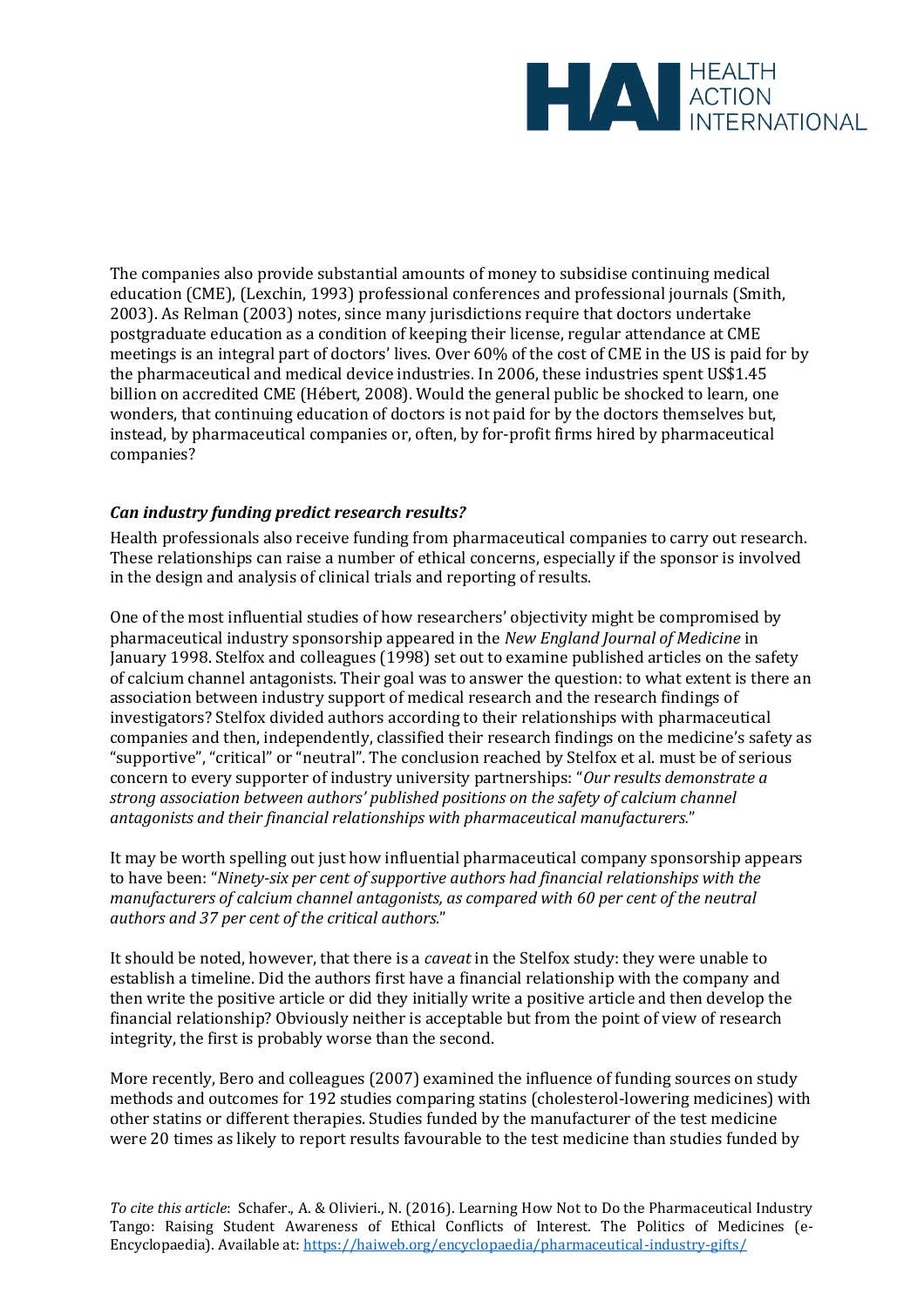

the manufacturer of the comparator (95% confidence interval 4-93). Studies with adequate blinding were also less likely to report favourable results than those that were not blinded or in which blinding was inadequate.

Lexchin and colleagues (2003) carried out a meta-analysis of studies that examined the relationship between industry funding and research results. Studies funded by the industry were four times as likely as non-industry funded research to report outcomes favourable to the industry. This bias reflects a number of factors. Sismondo (2008) points out that one of these is the relationship between researchers and the sponsor: *"Sponsorship, then, creates subtle influences through the building of relationships that lead researchers to see the pharmaceutical companies with which they interact, and their products, in a more favourable light than they would otherwise."*

A related problem is that of 'ghost' and 'guest' authorship on clinical trial reports. A 'ghost' author is someone who has written the report but is not listed as an author; this is often a company employee or a contract medical writer. A 'guest' author is listed but has not contributed; usually an academic clinician whose name may be used to lend weight and credibility to sponsored trials. Both relationships run counter to principles of accountability and responsibility of authors of published trial reports.

Several US court cases have revealed internal company documents listing trial reports with authors 'to be determined' (Ross et al, 2007). A contract medical writing company, Current Medical Directions, was responsible for management of 85 papers on Pfizer's antidepressant, sertraline (Zoloft), 55 of which resulted in published reports (Healy and Cattell, 2003). Unsurprisingly, given the funding source, all of the included clinical trials and economic analyses were favourable to Pfizer.

The same bias, sometimes conscious but most often unconscious, that afflicts investigators whose research is funded by the pharmaceutical industry also afflicts doctors, pharmacists, trainee doctors and trainee pharmacists who accept gifts from industry. Unconscious bias is pervasive and has a seductive tendency to undermine a doctor's commitment to put the patient's interests ahead of all others. For this reason, respect for professional ethics places an obligation on all health-care practitioners not to put themselves in conflict of interest situations.

#### **Box 1: The 'Olivieri case': a cautionary tale about sponsored research**

*"The issue is not about whether their inconvenient findings were correct. It is about individual conscience in conflict with corporate greed. It is about the elementary right of doctors to express unbought medical opinions and their duty to acquaint patients with the risk they believe to be inherent in the treatments they prescribe."* 

– John Le Carré, *The Constant Gardener*, 2001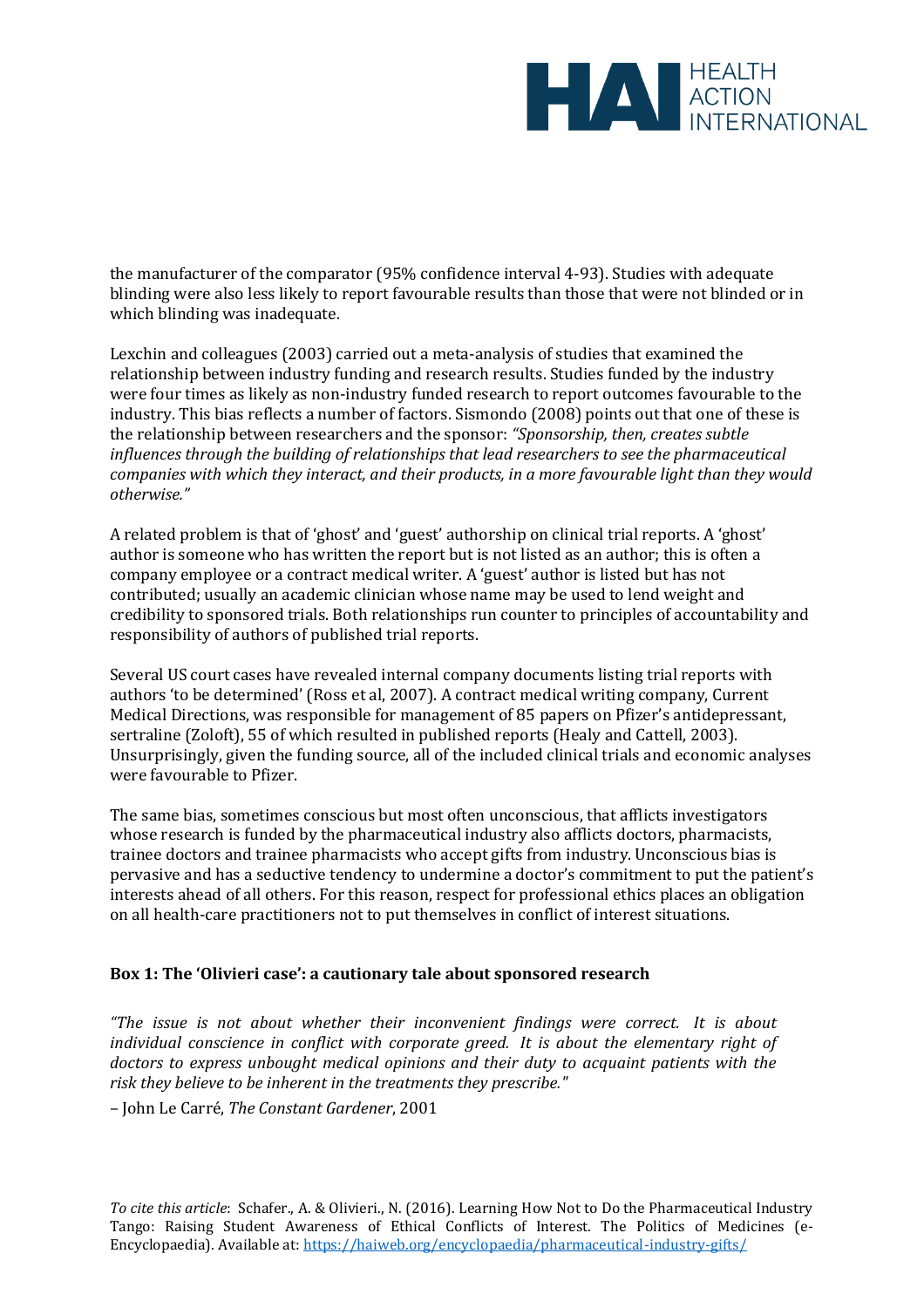

The Olivieri case raises questions about the influence of pharmaceutical industry sponsors on investigators' ethical obligations to disclose risks to clinical trial participants, and researchers' ability to publish findings that are counter to the financial interests of sponsors. It has implications not only for academic freedom, but also the integrity of the scientific literature on the safety and effectiveness of medicines.

In 1995, Nancy Olivieri was the lead researcher in a study of a new medicine for thalassemia, a hereditary form of anaemia. Deferiprone, was the first oral treatment for thalassemia, an important potential advance over subcutaneous infusions. The trial was carried out at a University of Toronto teaching hospital where Dr Olivieri was a clinical faculty member. The sponsor was a Canadian pharmaceutical company, Apotex.

During the trial, Dr Olivieri and a colleague became concerned about risks from iron accumulation in the livers of some patients on deferiprone. They wanted to carry out more monitoring and to warn patients of this potential risk. Apotex officials disagreed with their concerns, threatened legal action, stopped the trial and removed Dr Olivieri from a second deferiprone safety trial in Europe.

In the bitter controversy that followed, neither the university nor the hospital supported Dr Olivieri against Apotex. She was initially removed from her clinical faculty position, but was later reinstated after an independent inquiry found no evidence of wrongdoing. In 2002, she and her colleagues reached a mediated settlement with the hospital and university, providing them with substantial redress for grievances over unfair treatment. A settlement against Apotex remains in dispute, more than ten years later.

#### *For an in-depth discussion of this and a related case, see:*

Schafer A (2004). Biomedical conflicts of interest: a defence of the sequestration thesis learning from the cases of Nancy Olivieri and David Healy. *Journal of Medical Ethics*;30:8–24. doi: 10.1136/jme.2003.005702.

#### **References**

Baylis J (2004). The Olivieri debacle: where were the heroes of bioethics? *Journal of Medical Ethics* 2004; 30: 40-49.

College of Physicians and Surgeons of Ontario. CPSO Complaints Committee Decision and Reasons (2001). Complaint by Dr. L. Becker against Dr. N. Olivieri. Issued December 19, p. 17 (http:/[/www.dal.ca/committeeofinquiry,](http://www.dal.ca/committeeofinquiry) accessed 17 April 2009).

Frumkin H (1998). Right, wrong, and occupational health: lessons learned. *International Journal of Occupational and Environmental Health*;4:33-35.

Healy D Review: Shuchman M (2005). The drug trial. Nancy Olivieri and the science scandal that rocked the Hospital for Sick Children, Random House, Canada in Monash Bioethics Review Vol.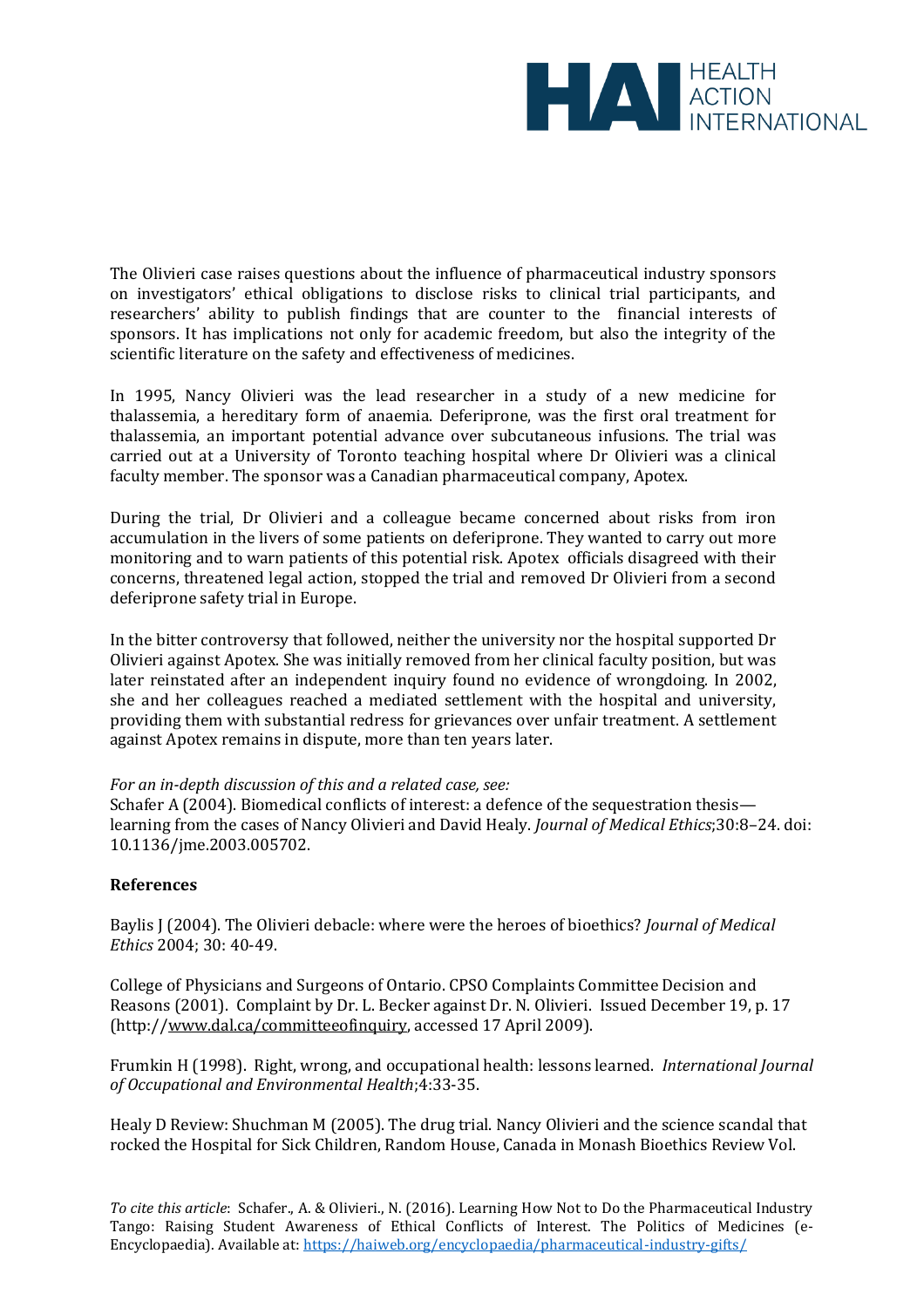

# 24 No. 4.

Le Carré J (2001) The Constant Gardener, Penguin/Viking, p506.

Nathan D, Weatherall D (2002). Academic freedom in clinical research. *New England Journal of Medicine*;347:1368-70.

Olivieri NF, Brittenham GM, McLaren CE et al. (1998). Long-term safety and effectiveness of ironchelation therapy with deferiprone for thalassemia major. *New England Journal of Medicine*;339:417-23.

Schafer A (2004). Biomedical conflicts of interest: a defence of the sequestration thesis learning from the cases of Nancy Olivieri and David Healy. *Journal of Medical Ethics*; 30:8-24.

Thompson J, Baird P, Downie J (2001). The Olivieri report: The complete text of the report of the independent inquiry commissioned by the Canadian Association of University Teachers. Toronto: Lorimer, [\(http://www.dal.ca/committeeofinquiry,](http://www.dal.ca/committeeofinquiry) accessed 17 April 2009).

Washburn J (2005). University inc.: The corporate corruption of higher education. New York: Basic Books.

# **[end of box 3]**

# *Conflicts of interest*

Health-care professionals are understandably concerned with advancing their own careers. Closely related to this, they are also concerned to promote the well-being of their families, which hinges to some considerable extent on their income. None of these motivations is illegitimate. But the essence of being a health-care professional is that you commit yourself to put the life and health of your patients first*,* ahead of every other consideration.

When patients consult a health-care professional, they should be able to trust the independence and objectivity of the professional's judgement. The doctor-patient relationship depends heavily upon patient trust in the doctor's integrity and altruism (Wynia et al., 1999). The same is true of the pharmacist-patient relationship.

When doctors or pharmacists, medical students or pharmacy students, accept gifts or benefits from the pharmaceutical industry, they are putting themselves in a conflict of interest situation:

*"A person is in a conflict of interest situation if s/he is in a relationship with another in which she has a moral obligation to exercise her judgement in that other's service and, at the same time, s/he has an interest tending to interfere with the proper exercise of judgement in that relationship*. " (Davis, 1982).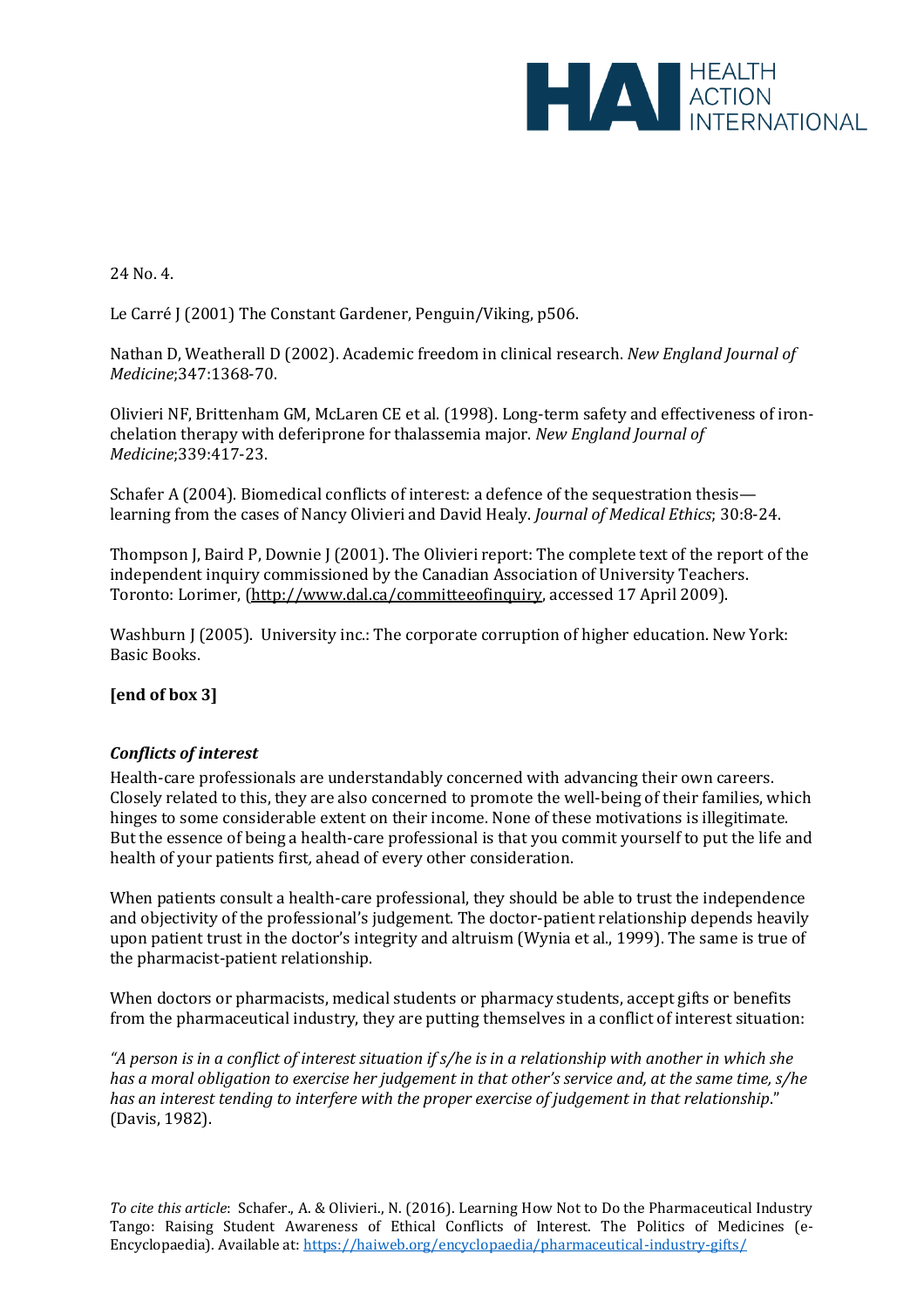

Gifts create a sense of obligation, often unconscious, to 'return the favour' (see Chapter 2 on influence techniques). Since the doctor may also hope to receive future gifts, perhaps fairly substantial ones, from this company or from other pharmaceutical companies, self-interest reinforces the principle of reciprocity, and both conspire to bias the doctor's judgement and to distort his/her clinical practice. If doctors understood this clearly, they would never permit themselves to compromise the integrity of their judgement. If patients understood this clearly, they would be much less tolerant of the practice whereby their physician or their pharmacist was beholden to the pharmaceutical industry.

Box 1 lists four key principles of bioethics that underlie health professional-patient relationships. A tension exists between adherence to these ethical principles and financial links between health professionals and the pharmaceutical industry. Similar tensions exist in the link between the industry, medical and educational institutions and research.

#### **Codes of conduct**

Restrictions on gifts are generally covered under industry self-regulatory codes. (PhRMA, 2002) (see Chapter 7). However, these codes leave an enormous loophole in the form of an exemption for so-called educational or research activities. Additionally, they often allow small gifts or gifts that are related to patient care. For the most part, it is the companies themselves which decide what counts as education or research.

As described, most health-care professionals sincerely believe they are unaffected by gifts. But the companies know better. When they invest so many billions of dollars buying gifts and other benefits for doctors and pharmacists their goal is clearly to increase sales of their high-profitmargin products. And this strategy works. A number of published studies have demonstrated that free gifts induce physician reliance on pharmaceutical sales representatives as a source of 'objective' information (Brennan et al., 2006). When doctors rely on pharmaceutical company representatives for their information about new medicines they are much more likely to prescribe new medicines for their patients (Wazana, 2000). The prescription of expensive new patented medicines, when there are equally good or better generic medicines available, not only adds dramatically to the financial burden on patients (and the health-care system generally) but often results in sub-optimal health results.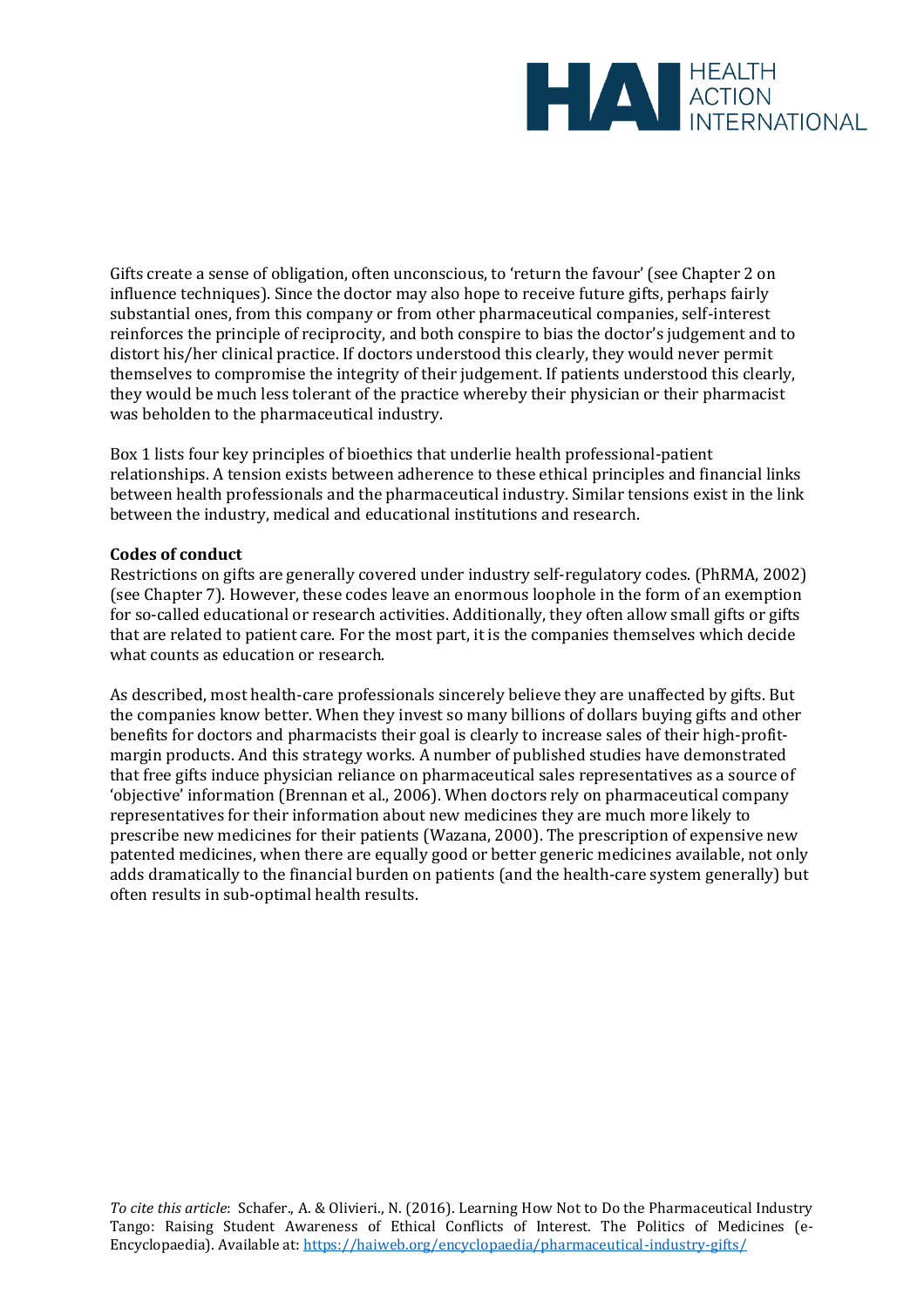

## **Box 2: Key principles of bioethics**

#### 1. **Respect for autonomy**

Respect for autonomy requires that patients should be encouraged and assisted, whenever possible, to make informed and voluntary decisions about their health care. It is the basis for *informed consent* in interactions between health professionals and patients.

#### 2. **Nonmaleficence**

This is the principle *to do no harm*. Doctors should strive not to cause needless harm or injury to the patient, either through the treatment that is provided or by not providing needed care.

#### 3. **Beneficence**

Health-care providers have a duty of care to benefit patients to the maximum extent possible in the circumstances. This goal applies both to individual patients, and to the good of society as a whole, for example, in efforts to prevent antibiotic resistance.

## 4. **Justice**

Justice in health care is usually defined as *distributive fairness*: to provide to each according to his or her needs, regardless of ability to pay. It supports the sharing of resources to provide health care for all.

## *(Adapted from: [http://depts.washington.edu/bioethx/tools/princpl.html\)](http://depts.washington.edu/bioethx/tools/princpl.html)*

#### **Vioxx: did conflicts of interest affect the benefit/harm appraisal?**

Vioxx (rofecoxib) became a blockbuster product after a clinical study, known as the VIGOR Trial, was published in the *New England Journal of Medicine* (Bombardier et al., 2000). This trial demonstrated that patients who took Vioxx for arthritic pain suffered somewhat fewer stomach bleeds than patients who were given the generic medicine naproxen. Armed with this study, Merck's sales force fanned out across North America and Europe to 'educate' doctors about the advantages of this new 'miracle' anti-inflammatory medicine. Vioxx was heavily promoted to doctors and to consumers (through direct-to-consumer advertising, permitted in the US, but not in most other countries; see Chapter 5). This medicine, one of a class of medicines known as COX-2 inhibitors, quickly became a financial blockbuster for Merck, with annual sales in the region of US\$2.5 billion.

However, the VIGOR Trial - on the basis of which Vioxx flew into the commercial stratosphere also revealed that the patients who received Vioxx suffered five times as many heart attacks and strokes as those who were randomised to naproxen. One would think that this life-threatening adverse side effect would have inhibited doctors from prescribing Vioxx to any of their patients or would have led doctors to prescribe Vioxx only to the small group of patients who were at extremely high risk of stomach bleeds and extremely low risk of heart attack and stroke. Sadly, no such inhibition occurred. Doctors wrote millions of prescriptions for Vioxx. The sales juggernaut did not grind to a halt until Merck removed Vioxx from the market. This happened only after a trial meant to test Vioxx as a preventative medication for bowel cancer confirmed, instead, that Vioxx caused a significant level of heart disease.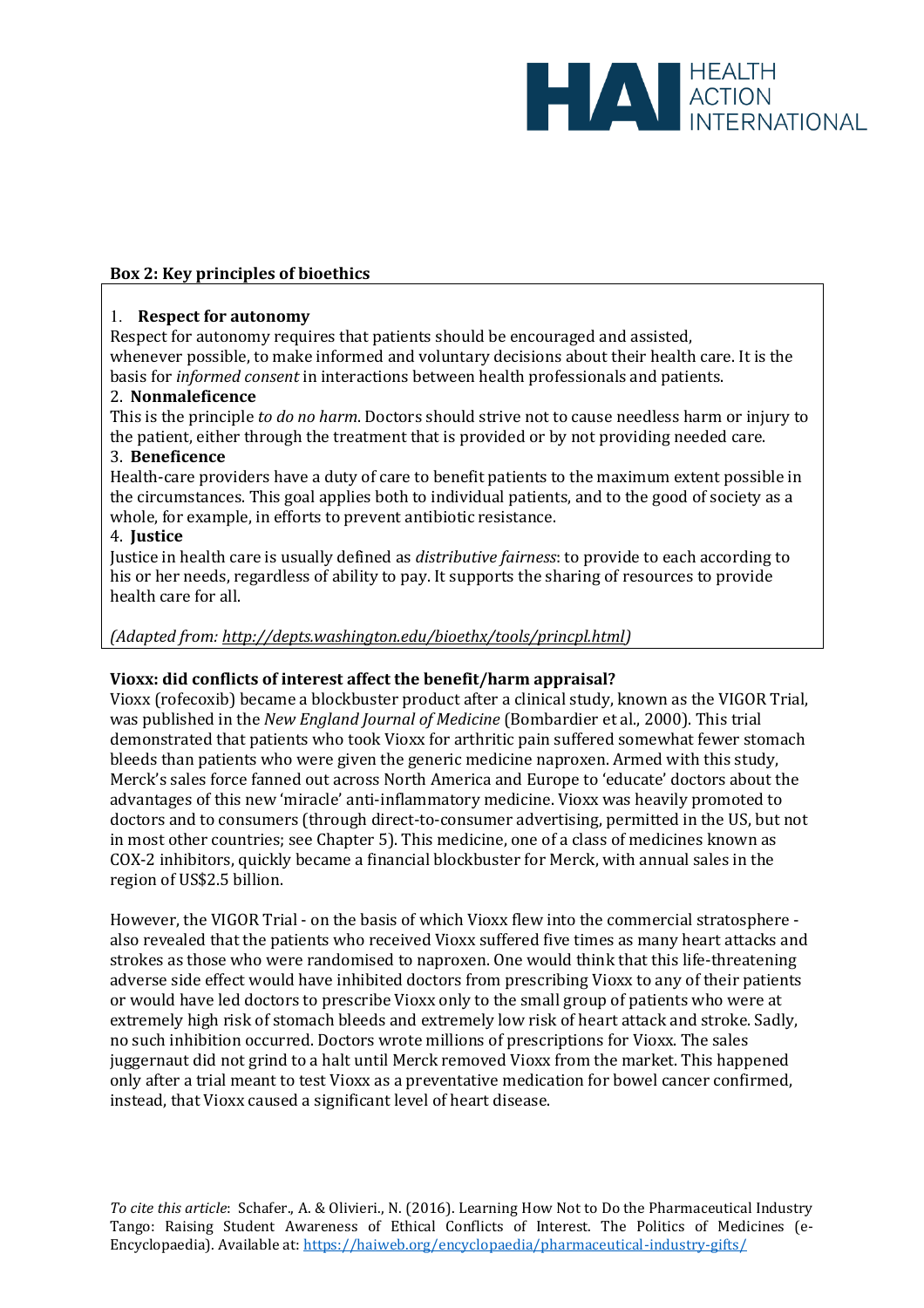

We now know that - notwithstanding the early evidence of elevated risk of serious adverse consequences - Merck instructed its sales reps to mislead doctors about the safety of Vioxx. They code-named their 'educational' campaigns 'Offense' and 'XXceleration' (FxClub.com, 2006). The company's representatives distributed pamphlets that ignored the cardiovascular results from the *New England Journal of Medicine* VIGOR Trial (Curfman et al., 2005, 2006) and instead presented a range of scientifically inferior studies (with inadequate subject numbers and/or inferior design) which purported to show that Vioxx users were at **lower** risk for heart attacks rather than, as was the really the case, at much **higher** risk. Had doctors been properly informed about the evidence, they would have limited their prescribing of Vioxx. The VIGOR study was itself later exposed as underreporting the data on the cardiovascular risks associated with Vioxx (Curfman et al., 2005).

This evidence of deliberate pharmaceutical company manipulation of doctors – under the banner of 'education' - only emerged (in documents submitted to the US Congress) after Vioxx was withdrawn from the market (Brownlee and Lenzer, 2005). On 30 September 2004, after more than 80 million patients had taken this medicine and annual sales had topped US\$2.5 billion, the company withdrew the medicine because of an excess risk of myocardial infarctions and strokes (Topol, 2004). Tragically, by the time the product was withdrawn, it is estimated that tens of thousands of patients had already died unnecessarily from heart attacks and strokes induced by Vioxx (Graham et al., 2005).

In this connection, it may be worth quoting a typical passage from the compelling testimony offered by Dr David Graham of the US Food and Drug Administration (FDA) at a US Congressional hearing:

*"Let me begin by describing what we found in our study, what others have found, and what this means for the American people. Prior to approval of Vioxx, a study was performed by Merck named 090. This study found nearly a 7-fold increase in heart attack risk with low dose Vioxx. The labelling at approval said nothing about heart attack risks. In November 2000, another Merck clinical trial named VIGOR found a 5-fold increase in heart attack risk with high-dose Vioxx. The company said the drug was safe and that the comparison drug naproxen, was protective. In 2002, a large epidemiologic study reported a 2-fold increase in heart attack risk with high-dose Vioxx and another study reported that naproxen did not affect heart attack risk. About 18 months after the VIGOR results were published, FDA made a labelling change about heart attack risk with high-dose Vioxx, but did not place this in the "Warnings" section. Also, it did not ban the high-dose formulation and its use. I believe such a ban should have been implemented."* (Graham, 2004).

# *Conclusion*

The experience with Vioxx raises questions about pharmaceutical industry marketing practices, but also about grossly inadequate performance by the regulatory authority. These questions have been extensively discussed in both the medical and the general media. Millions of patients received this medicine before it was withdrawn from the market despite the predominance of

*To cite this article*: Schafer., A. & Olivieri., N. (2016). Learning How Not to Do the Pharmaceutical Industry Tango: Raising Student Awareness of Ethical Conflicts of Interest. The Politics of Medicines (e-Encyclopaedia). Available at[: https://haiweb.org/encyclopaedia/pharmaceutical-industry-gifts/](https://haiweb.org/encyclopaedia/pharmaceutical-industry-gifts/)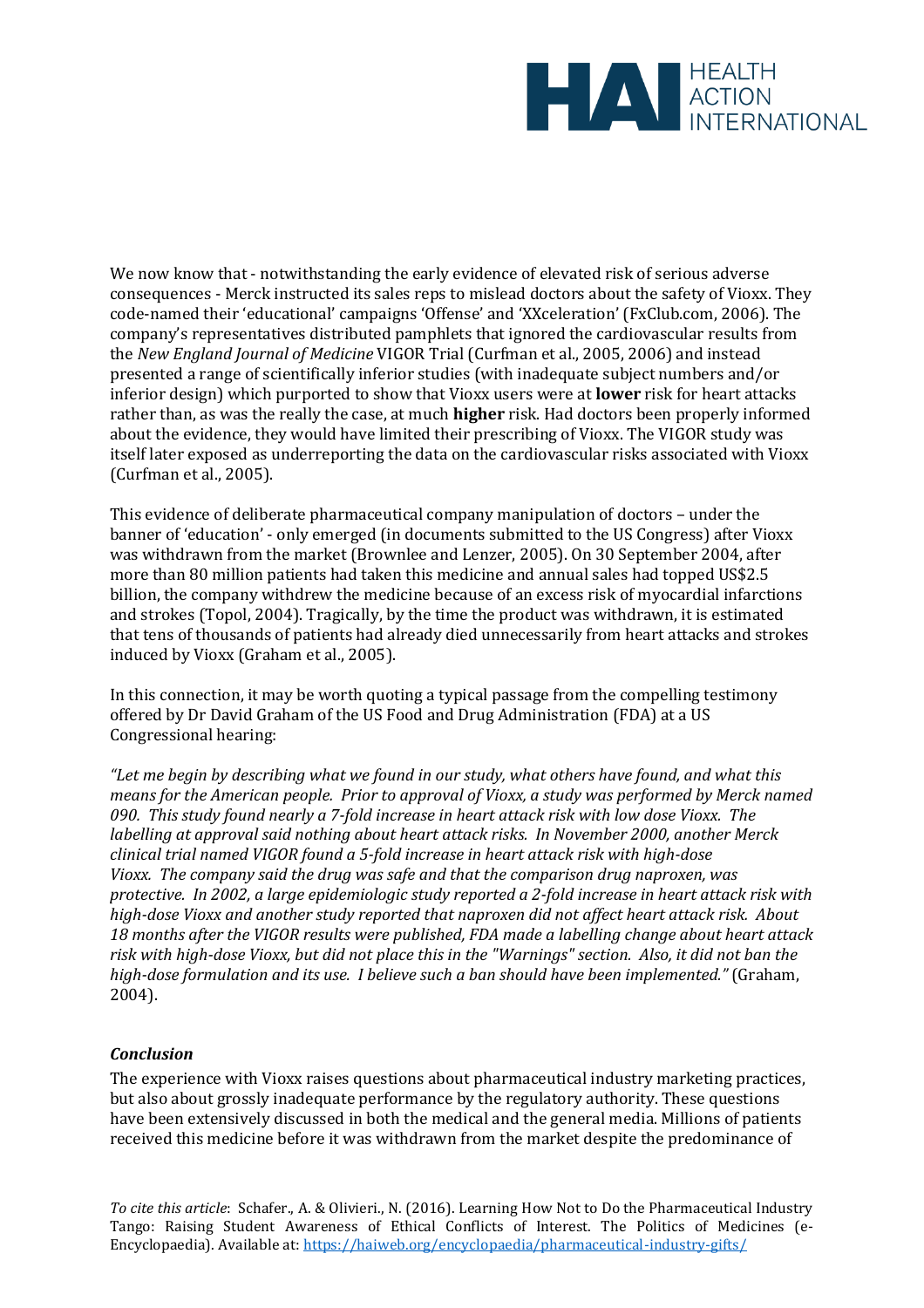

evidence indicating that the risk-benefit ratio of this medicine was significantly unfavourable. Although the evidence that harms outweighed benefits was present from the outset in the medical literature, it was widely ignored by physicians, with the honourable exception of a hardy minority of independent clinicians, who issued appropriate warnings long before the product was finally withdrawn in 2004 (Wright, 2002).

Less has been said about the role of health professionals. Did gifts, free samples, speakers' honoraria and a host of other financial relationships between health professionals and the manufacturer play a part in stimulating prescriptions of this medicine? No one would suggest that physicians knowingly prescribed an unnecessarily harmful product to patients because of a free dinner or round of golf. However, as this chapter points out, acceptance of pharmaceutical industry gifts can subvert professional practice in a variety of ways, many unconscious. Ultimately, it is the patient who suffers. As Dana and Loewenstein (2003) point out, "*Pharmaceutical companies know that gifts influence physicians, which is why many restrict their own employees from accepting even small gifts*. " Moreover, when patients discover the full extent of the gift relationship which exists between physicians and the pharmaceutical industry, a second major casualty is likely to be the bond of trust between doctor and patient.

In short, doctors and other health-care providers should recognise the applicability of the old saying, "There is no such thing as a free lunch". Accepting gifts or other benefits from pharmaceutical companies and their representatives carries a heavy ethical price, namely, the sacrifice of one's professional integrity. Ethical health-professionals-in-training should say "no" to all pharmaceutical company gifts and benefits and should continue to say "no" when they become fully qualified health professionals. At the same time, one should recognise that saying "no" when one's fellow students are saying "yes" carries risks. One not only feels badly when one loses the material rewards that come to those who say "yes", but one risks being seen as a threat by one's colleagues. Those who publicly reject illegitimate benefits risk being seen as killjoys. Critics of pharmaceutical company marketing may become estranged from the very people with whom they need to form bonds of mutual support and community. Thus, when one is considering taking a stand on principle one ought also to consider the possibilities of collective action. Self-education, followed by discussion and dialogue with colleagues, has the possibility of leading to a group response. At the end of the day, one has to act according to one's conscience; but if one is able to act collectively with like-minded others, then the impact of one's action is likely to be exponentially greater.

#### *Student exercises*

# **1. Debate on ethical conflicts among health professionals**

Divide students into debating teams of 4 to 6 people. The first debate will be on the following question: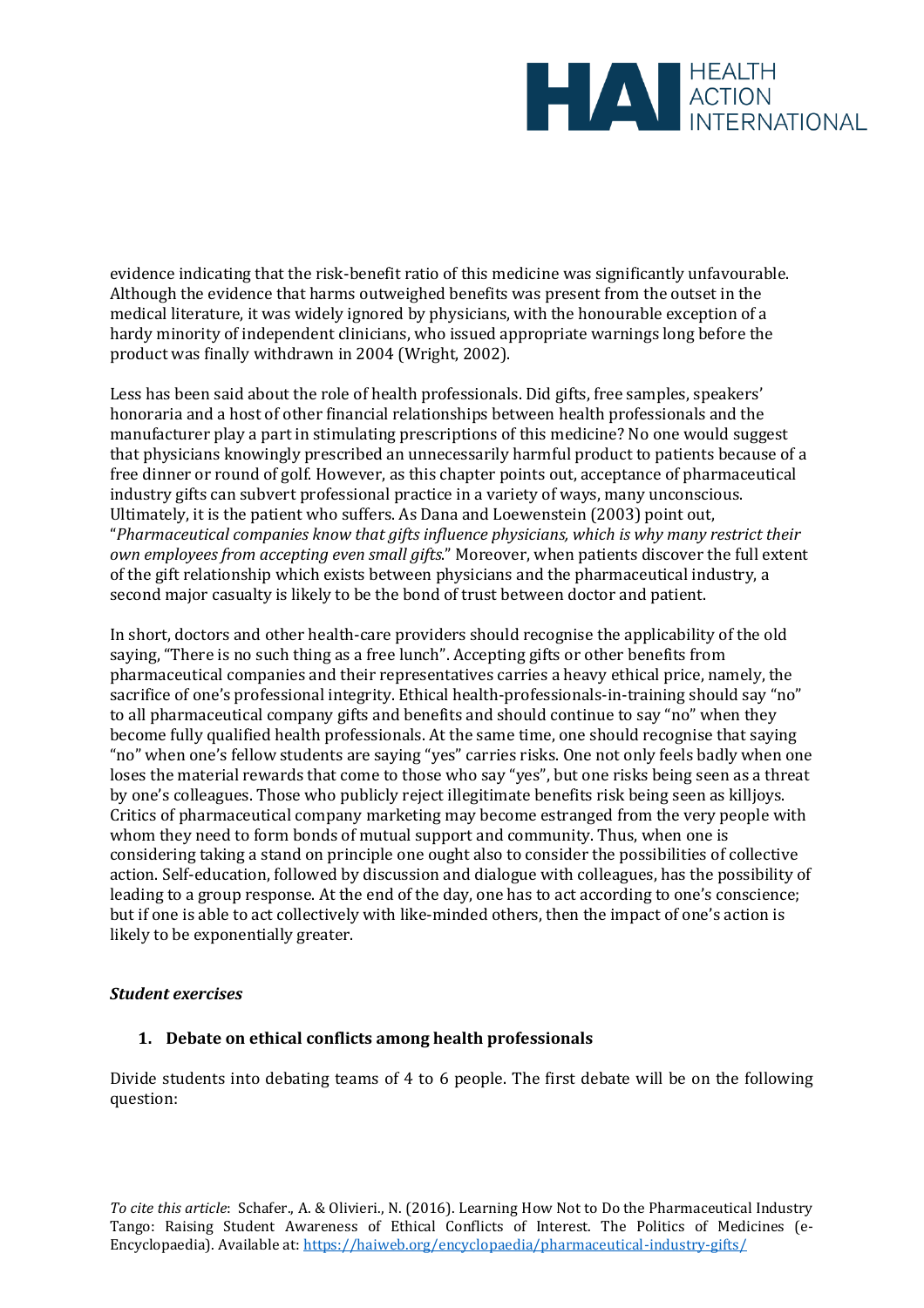

Team 1: *There is no ethical conflict in physicians and pharmacists accepting money from pharmaceutical companies.* 

Team 2: *It is ethically unacceptable for physicians and pharmacists to accept money from pharmaceutical companies.* 

Students should try to debate each side of this question regardless of their initial opinions. They can meet as a team to discuss how they will approach the debate and divide the content they will cover among team members. For example, one person might want to deal with small gifts or free lunches, another with being a member of a company advisory board, etc., yet another with sponsored research or institutional support.

Debate of this topic should include citation of some highly publicised cases of the interactions of industry with research scientists who have raised issues of uncertainty.

#### **Background reading:**

Schafer A (2004). Biomedical conflicts of interest: a defence of the sequestration thesislearning from the cases of Nancy Olivieri and David Healy. *Journal of Medical Ethics,* 30(1):8-24.

Rennie D (1997). Thyroid storm. *Journal of the American Medical Association,* 277(15):1238-43.

Moynihan R (2003). Who pays for the pizza? Redefining the relationship between doctors and drug companies. Part 2: Disentanglement. *British Medical Journal,* 326:1189- 1192.

Topol EJ (2004). Failing the public health-rofecoxib, Merck, and the FDA. *New England Journal of Medicine*, 351(17):1707-9.

Katz D, Caplan A, Merz J (2003). All gifts large and small: toward an understanding of the ethics of pharmaceutical industry gift-giving. *American Journal of Bioethics*, 3(3):39-46.

Dana J, Loewenstein G (2003). A social science perspective on gifts to physicians from industry *Journal of the American Medical Association*, 290(2):252-5.

#### **2. Questions on the Olivieri case:**

*"My ethical obligation as a clinical researcher was to inform patients and the trial ethics committee of any perceived risks. As the physician responsible for the care of many of these patients, I also had duty to 'do no harm'. When I indicated my intention to inform patients and their parents, regulatory agencies and the scientific community, of my concerns, the company disputed both the risk associated with the drug, and the need to inform patients."*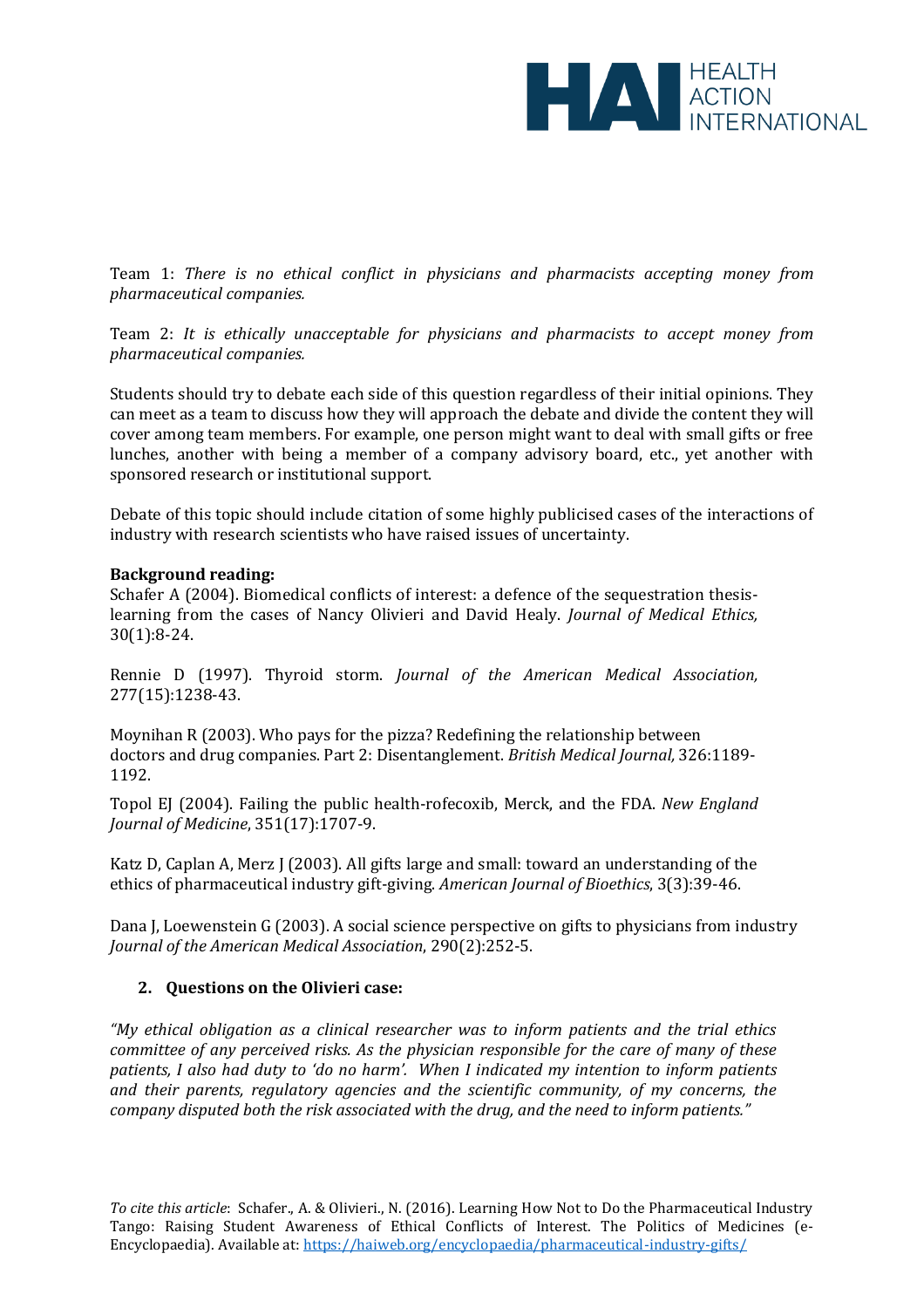

*– Nancy Olivieri, personal communication* 

- If a clinician suspects that a medicine is leading to harm to patients during a clinical trial, must they inform the patients even if they are not sure?
- What steps can regulatory agencies, academic institutions and journals take to ensure that all of the results of a sponsored clinical trial – both beneficial and harmful – are reported in published articles?
- If industry sponsors stop studies when suspected harmful effects begin to emerge, how is the scientific literature as a whole affected? What does this mean for the information on benefits and harmful effects of medicines that physicians and pharmacists are able to access?

**3.** This situation happened to a leading researcher in her field, in a wealthy industrialised country. How do you think it might have differed if she was just starting her career? What if she were based in a developing country?

4. In press coverage of 'the Olivieri case', the public hospital and university involved came under greater criticism than Apotex. Do you agree with this? Why or why not?

5. Do you know of a similar case involving researchers from your own country or region?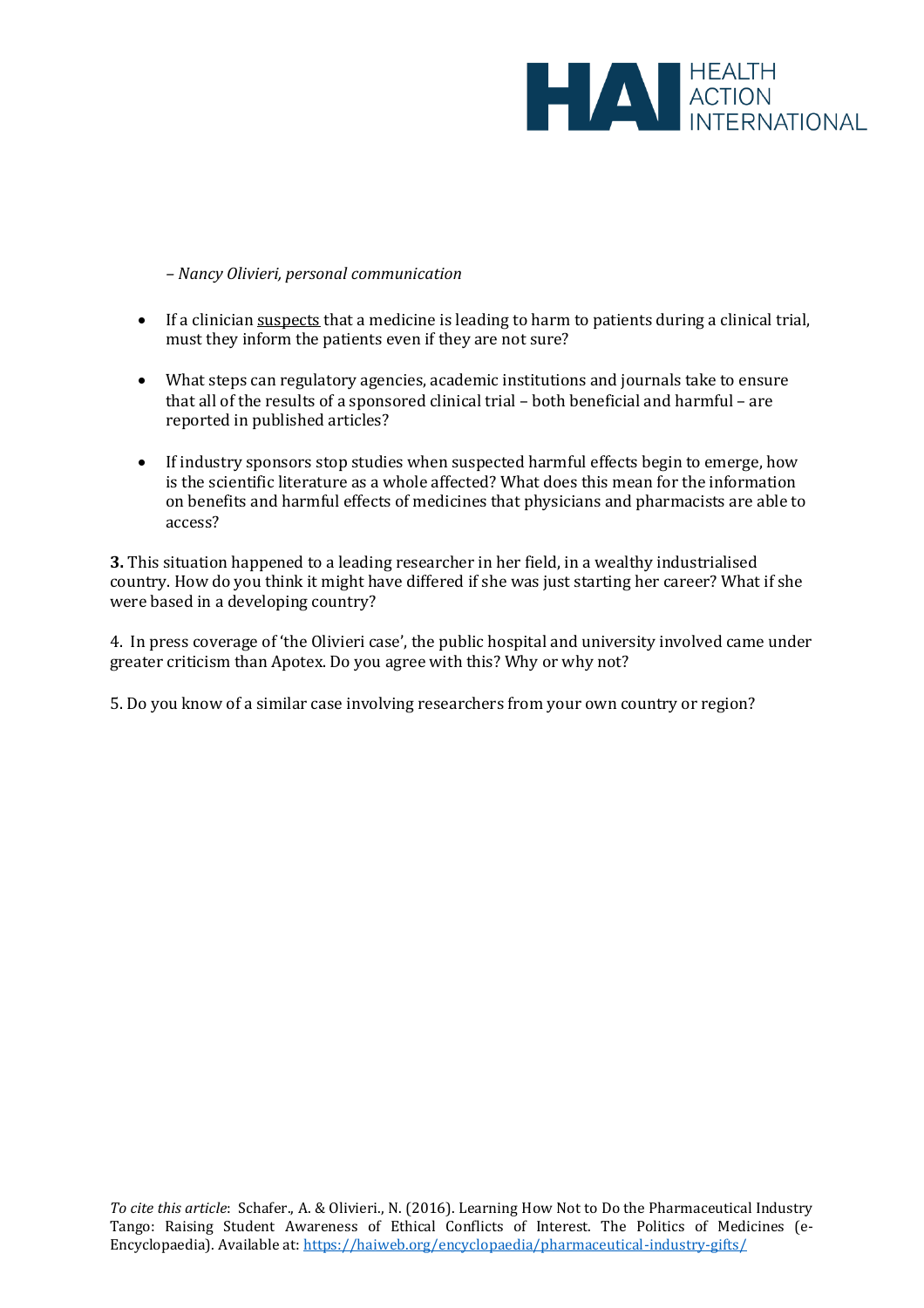

# **6. Discussing conflict of interest policies**

In this exercise, students should break into teams that will interview medical or pharmacy faculty officials about institutional conflict of interest policies.

They can either use the PharmFree scorecard developed by the American Medical Students Association (AMSA) or use this scorecard as a model to develop their own, more locally appropriate scorecard. For information on the AMSA rating system, see: <http://amsascorecard.org/methodology>

They should report on the results of these interviews, their faculty's letter grade and any recommendations they have for a change in policies.

#### **Background reading:**

Brennan, TA, Rothman DJ, Blank L et al. (2006). Health industry practices that create conflicts of interest. A policy proposal for academic medical centers. *Journal of the American Medical Association,* 295:429-433.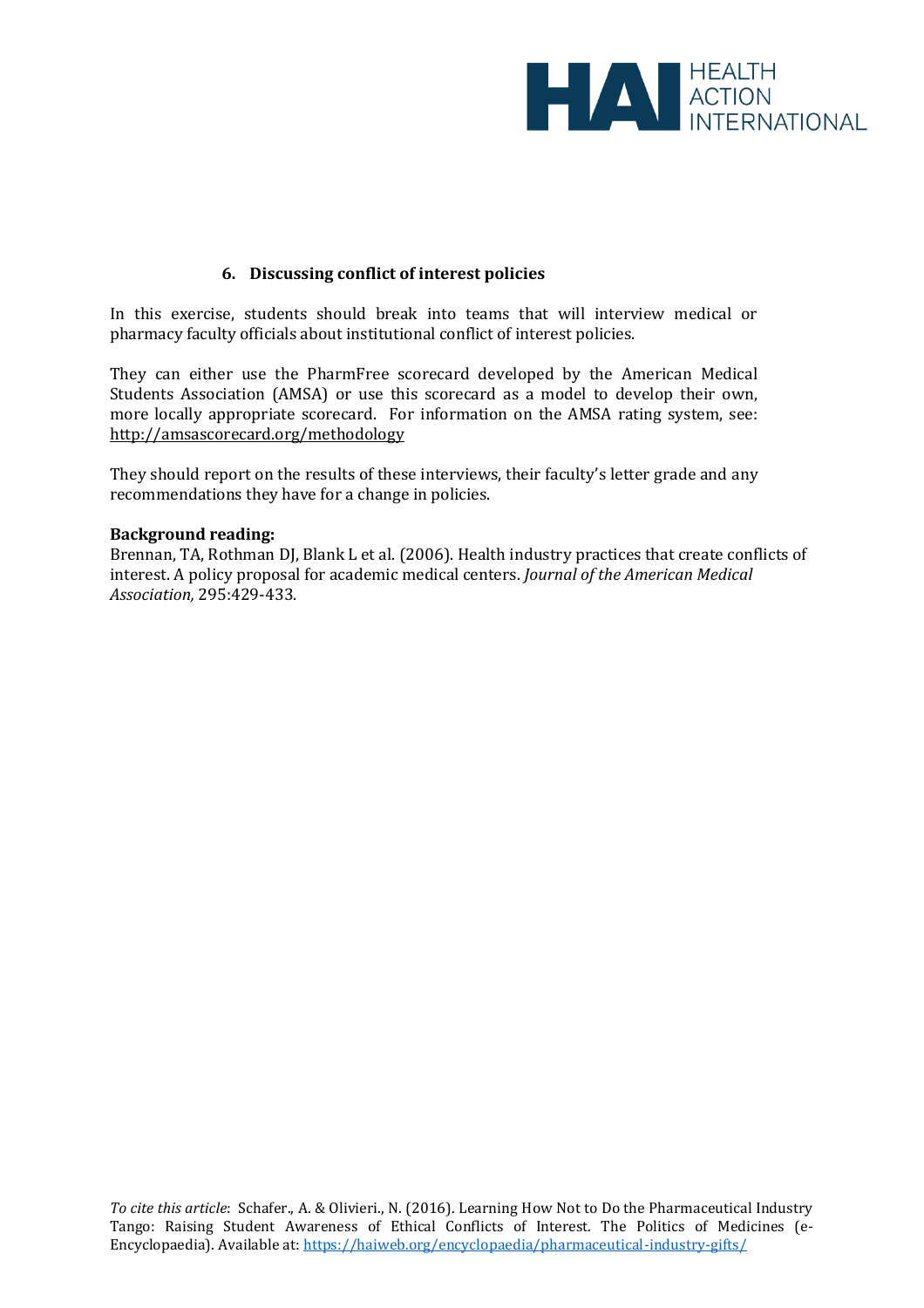

## *References*

Angell M (2004). The truth about the drug companies: how they deceive us and what to do about it. New York*,* Random House.

Banks JW et al*.* (1992). Attitudes of medical school faculty towards gifts from pharmaceutical industry. *Academic Medicine,* 67:610-12.

Bellin M, McCarthy S, Drevlow L et al. (2004). Medical students' exposure to pharmaceutical industry marketing: a survey at one US medical school. *Academic Medicine*, 79:1041-1045.

Bero L, Oostvogel F, Bacchetti P et al. (2007). Factors associated with findings of published trials of drug–drug comparisons: why some statins appear more efficacious than others. *PLoS Med*, 4(6):e18[4 doi:10.1371/journal.pmed.0040184.](http://dx.doi.org/10.1371/journal.pmed.0040184)

Bombardier C, Laine L, Reicin A et al. (2000). Comparison of upper gastrointestinal toxicity of rofecoxib and naproxen in patients with rheumatoid arthritis. *New England Journal of Medicine*, 2000, 343(21):1520-8.

Brennan TA, Rothman DJ, Blank L et al. (2006). Health industry practices that create conflicts of interest. A policy proposal for academic medical centers. *Journal of the American Medical Association*, 295:429-433.

Brownlee S, Lenzer J (2005). Spin doctored. How drug companies keep tabs on physicians. *Slate Magazine*. [\(http://slate.msn.com,](http://slate.msn.com/) accessed 31 May 2005). .

Curfman GD, Morrissey S, Drazen JM (2005). Expression of concern: Bombardier et al. Comparison of upper gastrointestinal toxicity of rofecoxib and naproxen in patients with rheumatoid arthritis. *New England Journal of Medicine*, 353(26):2813-4. Also: Curfman GD, Morrissey S, Drazen JM (2006). Expression of concern reaffirmed*. New England Journal of Medicine,* 354(11):1193.

Dana J, Loewenstein G (2003). A social science perspective on gifts to physicians from industry. *Journal of the American Medical Association,* 290(2):252-255.

Davis M (1982). Conflict of interest. *Business & Professional Ethics Journal*, 1:17-27.

Dorfman S, Maynor J (2006). Marketing to professionals: under the influence. Marketers should target the doctors who affect change in the medical community. *Pharmaceutical Executive*, 1 March 2006,

[\(http://pharmexec.findpharma.com/pharmexec/article/articleDetail.jsp?id=310981,](http://pharmexec.findpharma.com/pharmexec/article/articleDetail.jsp?id=310981) accessed 17 April 2009).

Forex Club, Merck used code-named projects to boost Vioxx sales. Washington (AP).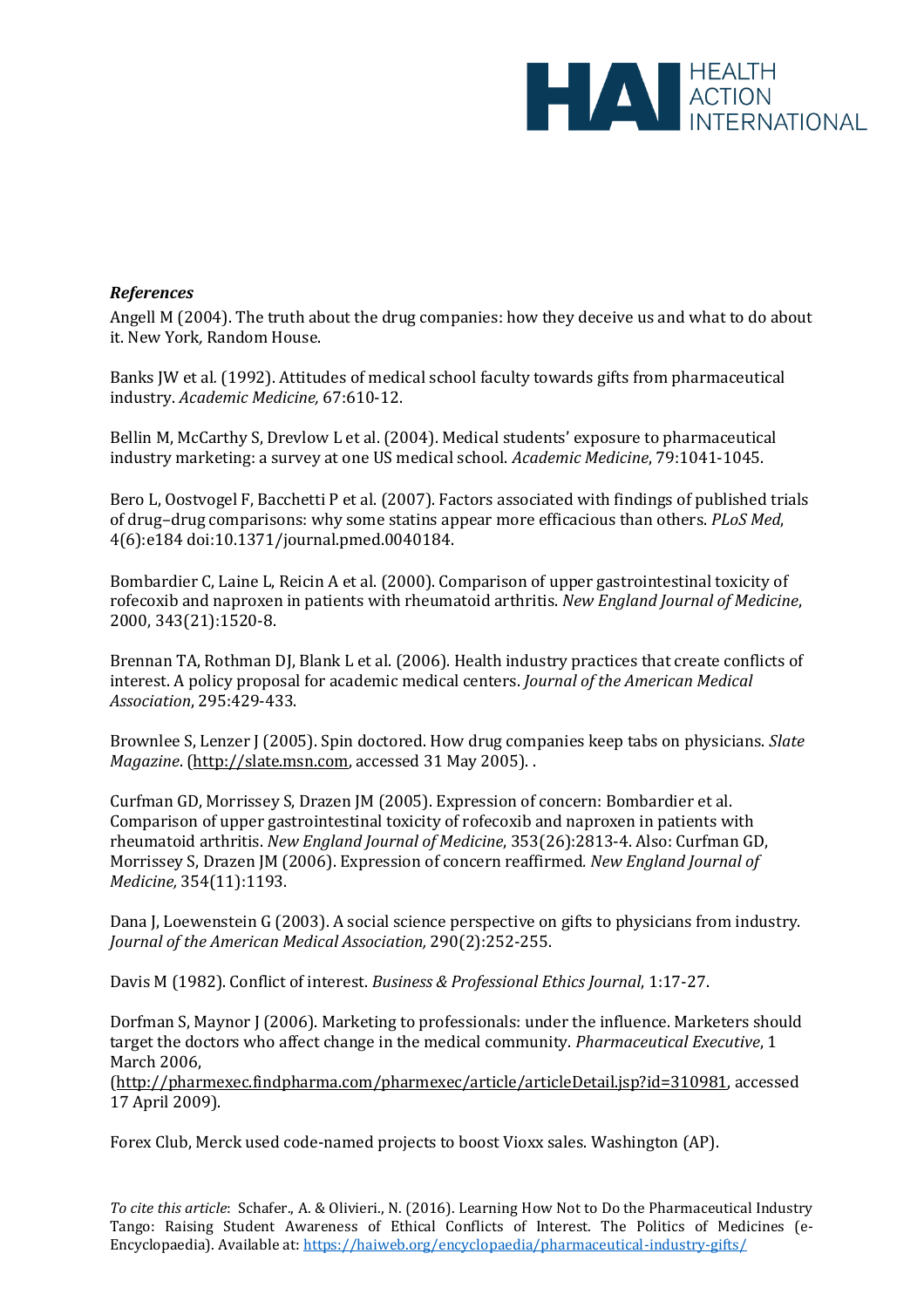

[\(http://news.fxclub.com/forex/news?action=printday&day=5&month=5&year=2005&key=d3c](http://news.fxclub.com/forex/news?action=printday&day=5&month=5&year=2005&key=d3ce3335957a39251b79c094291de0263e64b897) [e3335957a39251b79c094291de0263e64b897,](http://news.fxclub.com/forex/news?action=printday&day=5&month=5&year=2005&key=d3ce3335957a39251b79c094291de0263e64b897) accessed 5 April 2006).

Graham DJ (2004).Testimony to the United States Senate, [\(http://finance.senate.gov/hearings/testimony/2004test/111804dgtest.pdf,](http://finance.senate.gov/hearings/testimony/2004test/111804dgtest.pdf) 17 April 2009).

Graham DJ, Campen D, Hui R et al. (2005). Risk of acute myocardial infarction and sudden cardiac death in patients treated with cyclo-oxygenase 2 selective and non-selective nonsteroidal anti-inflammatory drugs: nested case-control study. *Lancet* 2005, 365:475-481.

Healy D, Cattell D (2003). Interface between authorship, industry and science in the domain of therapeutics. Comparative study. *British Journal of Psychiatry*, 183:22-7.

Hébert PC (2008). The need for an institute of continuing health education.[Editorial]. *Canadian Medical Association Journal*, 8; 178:805-6.

Hodges B (1995). Interactions with the pharmaceutical industry: experiences and attitudes of psychiatry residents, interns and clerks. *Canadian Medical Association Journal,* 153(5):553-559.

IMS Health (2005). Integrated promotional services and CMR, July.

Lexchin J (1993). Interactions between physicians and the pharmaceutical industry: what does the literature say? *Canadian Medical Association Journal*, 149:1401-1407.

Lexchin J, Bero L, Djulbegovic B et al. (2003)**.** Pharmaceutical industry sponsorship and research outcome and quality: systematic review*. British Medical Journal*, 326:1167-1170**.**

Madhaven S et al. (1997). The gift relationship between pharmaceutical companies and physicians: an exploratory survey of physicians. *Journal of Clinical Pharmacology & Therapeutics,* 22:207-215.

Pharmaceutical Research and Manufacturers of America (2002). PhRMA code on interactions with healthcare professionals. Available at[: www.phrma.org/publications/policy//2002-04-](http://www.phrma.org/publications/policy/2002-04-19.391.pdf) [19.391.pdf,](http://www.phrma.org/publications/policy/2002-04-19.391.pdf) accessed 28 April 2003).

Rawlins MD (1984). Doctors and the drug makers. *Lancet*, 2(8397):276-8.

Relman A (2003). Defending professional independence: ACCME's proposed new guidelines for commercial support of CME. *Journal of the American Medical Association*, 289:2418-2420.

Rennie D, as quoted by Moynihan R (2003). Who pays for the pizza? Redefining the relationships between doctors and drug companies. Part 1. Entanglement. *British Medical Journal*, 326:1189- 1192.